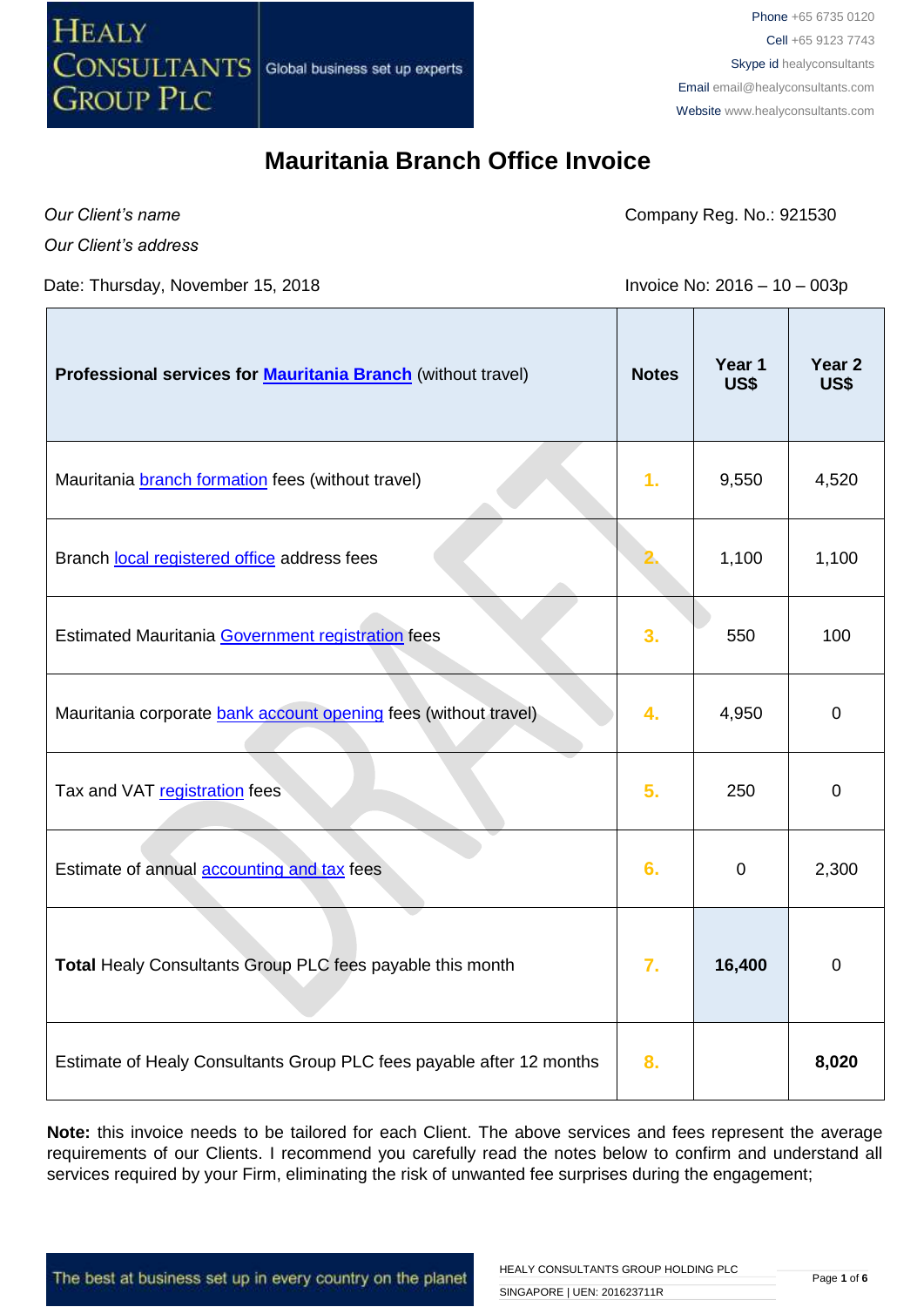

### *Notes to invoice above*

**1.** Healy Consultants Group PLC fees to efficiently and effectively complete Mauritania branch registration within two weeks by **i)** choosing the optimum regulatory license for our Client's business activities; **ii)** filing the branch statutes with [Direction des Domaines;](http://www.finances.gov.mr/) **iii)** settling our accountant and lawyer fees and **iv)** preparing a high quality branch registration application for Commercial Registry (Greffe du Tribunal de Commerce);

All [engagement fees](http://www.healyconsultants.com/company-registration-fees/) (click link) are agreed and paid up front and agree to the fees published on our country web pages. Consequently, there are no hidden fees, surprises or ambushes throughout the engagement. All engagement deadlines are agreed up front in the form of a [detailed project plan,](http://www.healyconsultants.com/index-important-links/example-project-plan/) mapping out [deliverables](http://www.healyconsultants.com/deliverables-to-our-clients/) by week throughout the engagement term;



Every week during the engagement, Healy Consultants Group PLC will email our Client a [detailed status](http://www.healyconsultants.com/index-important-links/weekly-engagement-status-email/)  [update.](http://www.healyconsultants.com/index-important-links/weekly-engagement-status-email/) Our Client is immediately informed of engagement problems together with solutions. Your dedicated engagement manager is reachable by phone, Skype, live chat and email and will communicate in your preferred language;

- **2.** In accordance with [Law No. 2000-05 concerning the Commercial Code](http://www.wipo.int/wipolex/fr/text.jsp?file_id=236577#LinkTarget_7738) of Mauritania, each PLC shall as from the date of its incorporation have a legal registered office in Mauritania, to which all official government communications and notices may be addressed. To comply with this statutory requirement, Healy Consultants Group PLC' Mauritania office will be the registered office address for your branch. Thereafter, this address will be used to receive government correspondence including **i)** tax letters **ii)** notice of the legal annual return; and **iii)** all government communications. Most of our Clients wish to place [Healy](http://www.healyconsultants.com/corporate-outsourcing-services/company-secretary-and-legal-registered-office/)  [Consultants Group PLC's](http://www.healyconsultants.com/corporate-outsourcing-services/company-secretary-and-legal-registered-office/) office address on invoices, contracts, websites and business cards;
- **3.** This fee is an estimate of government costs payable during your Firm's engagement. All government fee payments will be supported by original receipts and invoices. Examples of government costs include **i)** submission of the branch's deeds and articles of association to the notary; **ii)** filing the branch statutes with the [Direction des Domaines;](http://www.finances.gov.mr/) **iii)** registering the branch with the Commercial Registry (Greffe du Tribunal de Commerce) and the [National Social Security Fund](http://www.cnss.mr/) (Caisse Nationale de Sécurité Sociale). Following engagement completion, Healy Consultants Group PLC will refund our Client any excess of funds received over actual Government costs paid;
- **4.** Healy Consultants Group PLC will be pleased to open a Mauritania corporate bank account without our Client travel. It is a time consuming task, and Healy Consultants Group PLC will shelter our Client from the associated administrative challenges. As you can appreciate, it is a difficult task to obtain bank account approval through a newly formed branch when parent company, directors and bank signatories reside overseas. Healy Consultants Group PLC will prepare a business plan for the bank to optimize the probability of corporate bank account approval;

Depending on our Client's business and nationality, there is a 20% probability the banks will request a bank signatory to travel for a one-hour bank interview. Healy Consultants Group PLC will try its best to negotiate with the bank for a travel exemption. If our Client must travel to Mauritania for corporate bank account opening, Healy Consultants Group PLC will refund our Client US\$950;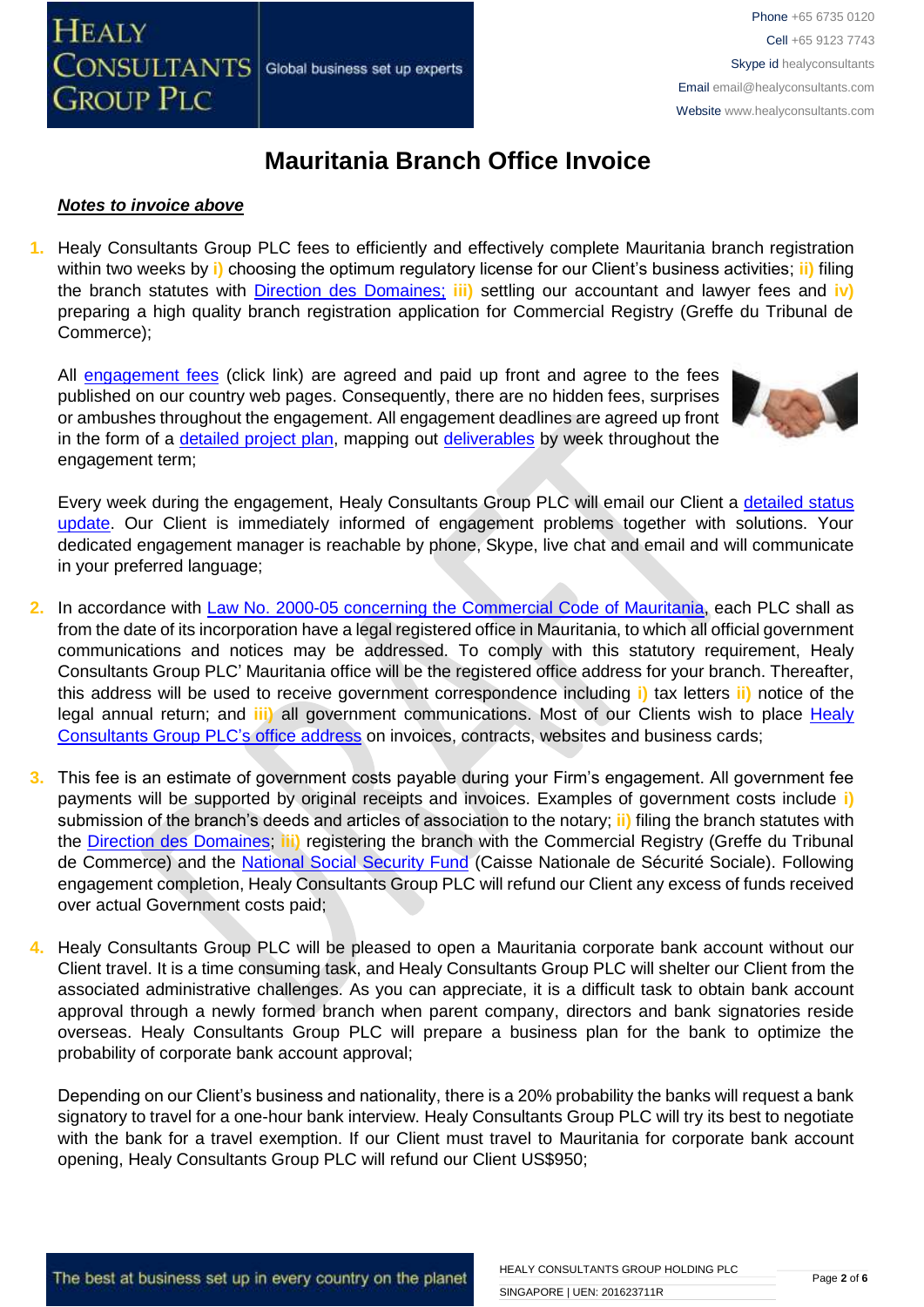Phone +65 6735 0120 Cell +65 9123 7743 Skype id healyconsultants Email [email@healyconsultants.com](mailto:EMAIL@HEALYCONSULTANTS.COM) Website [www.healyconsultants.com](http://www.healyconsultants.com/)

# **Mauritania Branch Office Invoice**

If our Client is not comfortable with only a Mauritania corporate bank account, Healy Consultants Group PLC will be pleased to open [an international corporate bank account](http://www.healyconsultants.com/international-banking/) (click link) outside of Mauritania. Examples include New York, Germany, Liechtenstein, Austria, Bulgaria, South Africa, Australia, London, South America or Dubai. All banks will be top tier banks in these countries with excellent internet banking services. Example of our global banking partners include HSBC, Standard Chartered Bank, Citibank, Barclays, Standard bank, ANZ bank, VTB bank, UBS, Credit Suisse;

The banks enjoys ultimate power of approval of corporate bank account applications. Consequently, guaranteed success is outside of Healy Consultants Group PLC's control. What is inside our control is the preparation and submission of a high-quality bank application that maximizes the likelihood of approval. To date, we enjoy a 100% approval record because of [our global banking relationships](http://www.healyconsultants.com/international-banking/corporate-accounts/) and determination.



**HEALY** 

**GROUP PLC** 





Global banks continue to tighten corporate bank account opening procedures, their internal compliance departments completing more thorough due diligence of Clients. Consequently, our Clients should expect the bank account approval period to take up to 4 weeks. Furthermore, global banks now require evidence of proof of business in the country where the corporate bank account will be, including sales contracts or lease agreement;

- 5. In accordance with [Law No. 2000-05 concerning the Commercial Code](http://www.wipo.int/wipolex/fr/text.jsp?file_id=236577#LinkTarget_7738) of Mauritania, each entity must register for corporate tax and VAT at the Direction Générale des Impots;
- **6.** For an active trading branch, these **accounting and tax** fees are an estimate of Healy Consultants Group PLC fees to efficiently and effectively discharge your annual branch accounting and tax obligations. Following receipt of a set of draft accounting numbers from your branch, Healy Consultants Group PLC will more accurately advise accounting and tax fees. For a dormant branch, Healy Consultants Group PLC fees are only US\$950;
- **7.** All fees quoted in this invoice correspond to fees quoted [on Healy Consultants Group PLC's](http://www.healyconsultants.com/company-registration-fees/) website. Please review this invoice carefully to identify errors. During the rush of the business day, it is possible that Healy Consultants Group PLC inadvertently made fee calculation errors, typing errors or omitted services or omitted historic fee payments from Clients. In the unfortunate event you identify invoice errors, please revert to me directly re the same. I apologize in advance if I or my staff made invoice errors;
- **8.** Assuming our Clients re-engage Healy Consultants Group PLC in year 2, this fee is an estimate of the fees payable next year, 12 months after the date of branch registration;
- **9.** The fees quoted in this invoice are a prediction of the fees required to efficiently and effectively complete this engagement in a timely manner. If during the engagement Healy Consultants Group PLC realizes that the project is more complex than anticipated, requiring a large additional investment of time, my Firm will revert to request additional fees;
- **10.** Engage Healy Consultants Group PLC to [project manage](http://www.healyconsultants.com/project-manage-engagements/) business set up in every country on the planet. We are the best in the [world](http://www.healyconsultants.com/best-in-the-world/) at what we do, timely completing the  $A$  to  $Z$  of every country engagement;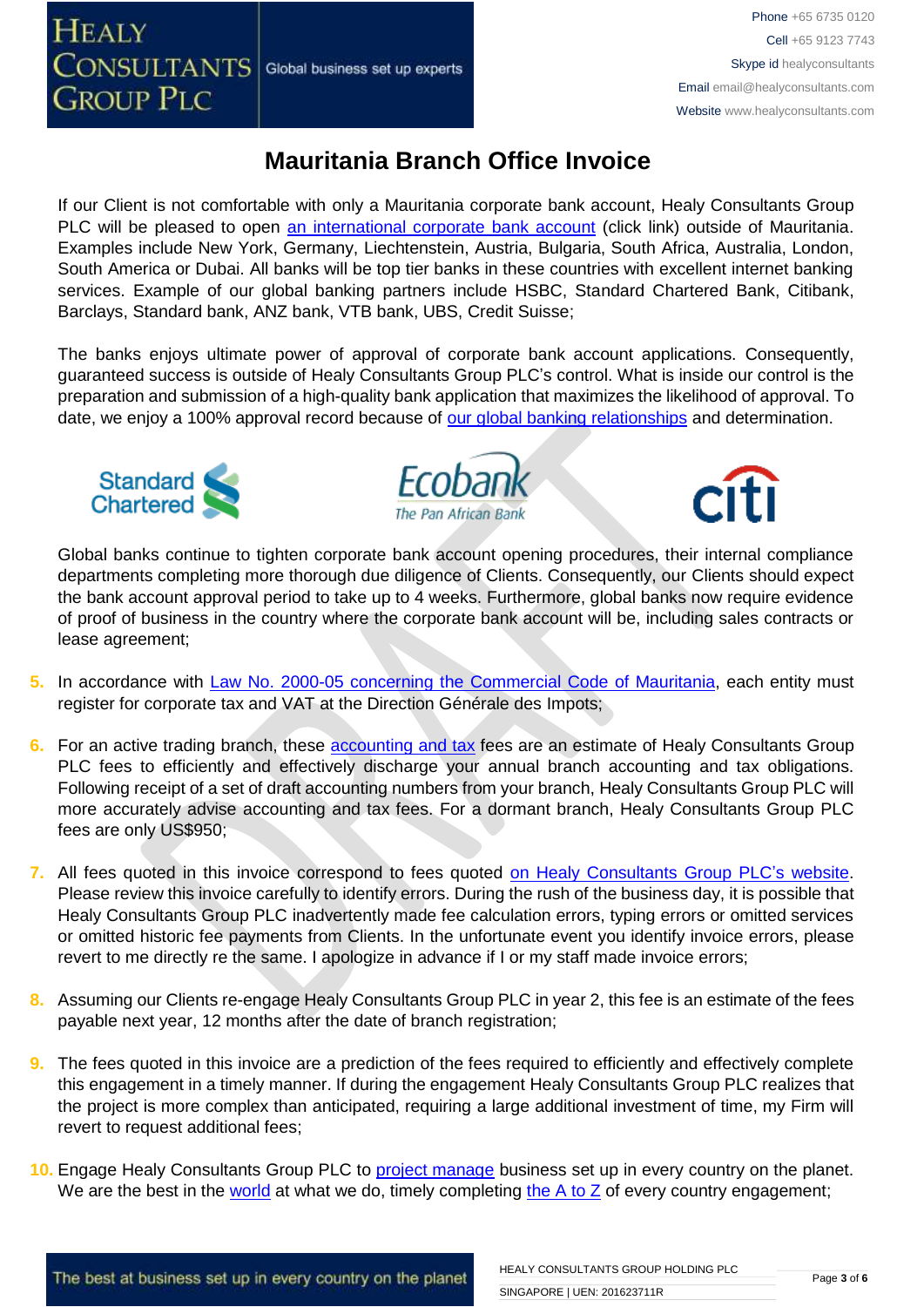- **11.** In accordance with [Mauritania](http://www.wipo.int/wipolex/fr/text.jsp?file_id=236577#LinkTarget_7738) Company Law, the issued share capital of MRO5,000,000 (equivalent to US\$15,000) must be deposited to the corporate bank account prior to registration of the branch. To optimize engagement efficiency and minimize delays, Healy Consultants Group PLC is happy to deposit these funds on behalf of our clients;
- **12.** Branch business activities are limited to that of the parent company. The branch suffers a corporation tax of 25%. A branch can **i)** lease office premises; **ii)** issue sales invoice to Clients' and **iii)** sign local legal contracts. A branch can import and export goods. The life of the branch is limited to that of the parent company;
- **13.** If our Client and Healy Consultants Group PLC properly plan this engagement, our Clients' will *not* have to travel during this engagement. Healy Consultants Group PLC will efficiently and effectively complete branch registration and corporate bank account opening in a timely manner without our Client presence. Instead, our Client will need to **i)** sign and get documents legalized in the embassy in their country of origin and **ii)** courier the originals to Healy Consultants Group PLC office;
- **14.** Depending on our Client's business and nationality, the Mauritanian Government may require a special regulatory license to carry on your business in the country. Healy Consultants Group PLC will assist our Client secure license approval; there may be additional engagement fees. However, the Government enjoys ultimate power of approval of branch registrations and business licenses;
- **15.** If our Client requires nominee shareholder and director services [\(click link\),](http://www.healyconsultants.com/corporate-outsourcing-services/nominee-shareholders-directors/) Healy Consultants Group PLC will be pleased to assist. Our fee for professional, passive nominee corporate shareholder amounts to US\$2,100 per annum. Our fee to be both nominee director and shareholder amounts to US\$6,600 per annum. Being the sole shareholders and sole director of a Client's branch exposes Healy Consultants Group PLC to reputation, litigation and financial risk;
- 16. If required, Healy Consultants Group PLC will be pleased to assist your firm to secure employee [visa](http://www.healyconsultants.com/corporate-advisory-services/) approvals. Our fee is US\$2,950 for the first employee, US\$1,950 for the second employee, US\$950 per employee thereafter. Our employee visa fees includes preparation of a quality visa application and submitting to the correct Government immigration officers. The Government enjoys ultimate power of approval of visa applications. Consequently, guaranteed success is outside of Healy Consultants Group PLC' control. What is inside our control is the preparation and submission of a high quality immigration visa application that maximizes the likelihood of visa approval;
- 17. Some of our Clients request Healy Consultants Group PLC to provide temporary shared [office space](http://www.healyconsultants.com/virtual-office/) for 6 months until their preferred business premises is found. If your Firm requires this service, our one-time fee is US\$950. Monthly rental thereafter is paid directly to the landlord, independently of Healy Consultants Group PLC;
- **18.** Monthly, quarterly and mid-year Government tax obligations include monthly and quarterly payroll reporting, VAT and corporation tax return filing. If you need our help, Healy Consultants Group PLC can complete monthly Government reporting for a monthly fee of US\$860. Healy Consultants Group PLC monthly support will include **i)** receive in dropbox the monthly invoices from our Client; **ii)** label monthly bank statement transactions; **iii)** preparation and submission of VAT returns and **iv)** submission of monthly employee payroll reporting;



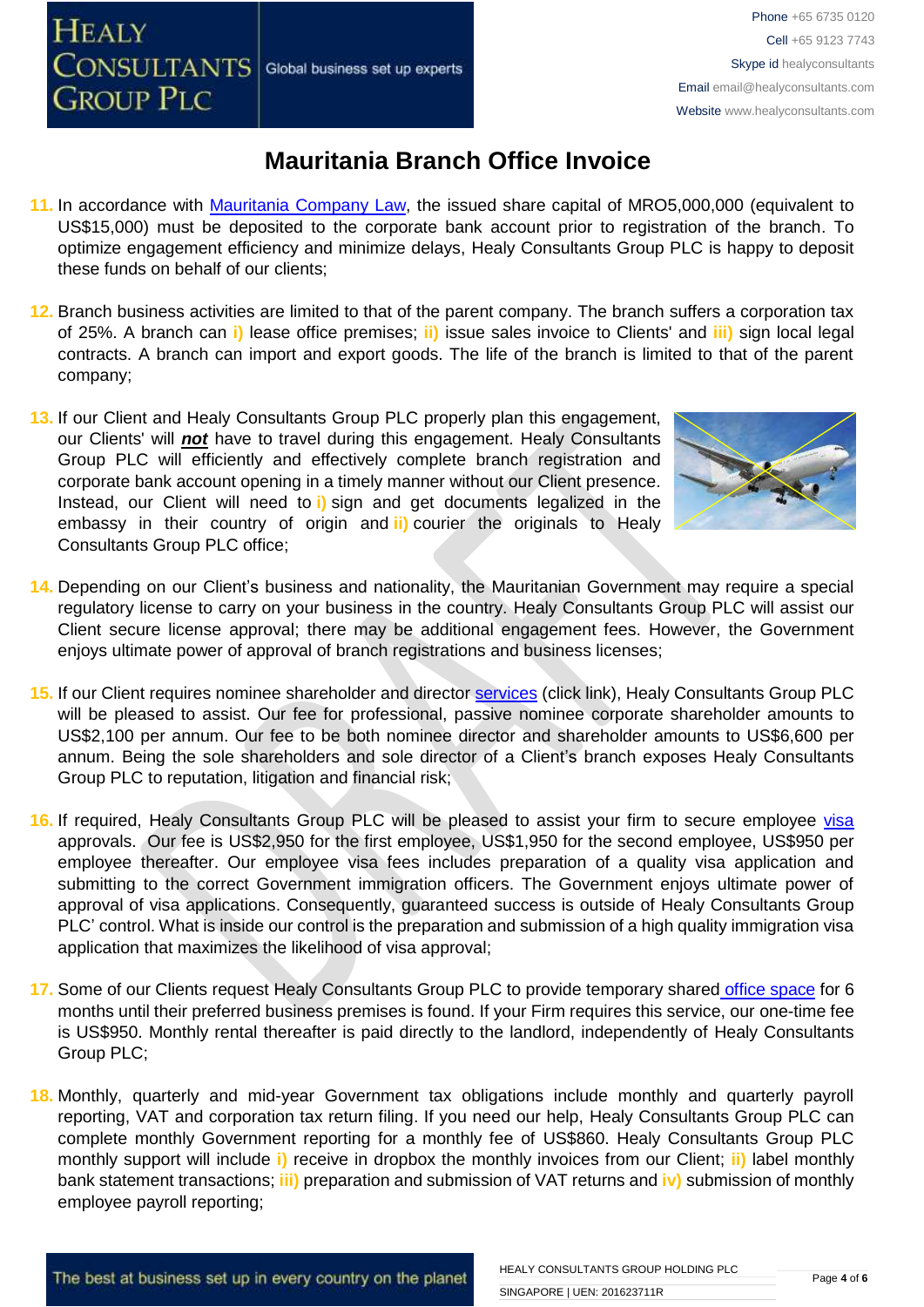- **19.** Some of our Clients' require an [immediate country solution.](http://www.healyconsultants.com/turnkey-solutions/) With this strategy, within a day Healy Consultants Group PLC can supply our Client **i)** an existing dormant Mauritanian company number; **ii)** an already approved Mauritanian corporate bank account number and **iii)** a business address. Turnkey solutions are attractive to those entrepreneurs who wish to immediately close a country deal, sign a contract or invoice a customer;
- **20.** It is important our Clients are aware of their personal and corporate tax obligations in their country of residence and domicile. Let us know if you need Healy Consultants Group PLC help to clarify your local and international annual tax reporting obligations;
- **21.** As stipulated on our [business website](http://www.healyconsultants.com/) and in section 3 of our engagement letter, Healy Consultants Group PLC will only commence the engagement following **i)** settlement of our fees and **ii)** completion and signing of our legal engagement letter;
- **22.** During the engagement, shareholders and directors' documents may need to be translated into the local language; before the Government and Bank approves branch registration and corporate bank account opening respectively. Consequently, our Client should budget for possible additional translation and embassy attestation fees. Either our Client or Healy Consultants Group PLC can complete this administrative task;

As always, Healy Consultants Group PLC will negotiate with all third parties to eliminate or reduce additional engagement costs. For transparency purposes, all third-party fee payments will be supported by original receipts and invoices. Examples of possible third-party payments include **i)** embassy fees; **ii)** notary public costs and **iii)** official translator fees;

- **23.** Healy Consultants Group PLC will only register your branch after 75% of [due diligence documentation](http://www.healyconsultants.com/due-diligence/) is received by email. Healy Consultants Group PLC will only open a corporate bank account after 100% of the Client's original due diligence documentation is received by courier;
- 24. During the annual renewal engagement with our Client, our in-house Legal and Compliance Department [\(click link\)](http://www.healyconsultants.com/about-us/key-personnel/cai-xin-profile/) reviews the quality and completeness of our Client file. Consequently, Healy Consultants Group PLC may revert to our Client to ask for more up to date [due diligence documentation;](http://www.healyconsultants.com/due-diligence/)
- **25.** To assist our Clients to minimize foreign exchange costs, we offer the payment in SG\$, Euro, Pounds or US\$. Kindly let me know in which currency your Firm prefers to settle our fees and I will send an updated invoice, thank you;
- 26. Some of our Clients' engage Healy Consultants Group PLC t[o recruit \(click link\)](http://www.healyconsultants.com/corporate-outsourcing-services/how-we-help-our-clients-recruit-quality-employees/) local employees. We have a lot of experience in this area and we are quite skilled at securing quality candidates for our Clients';